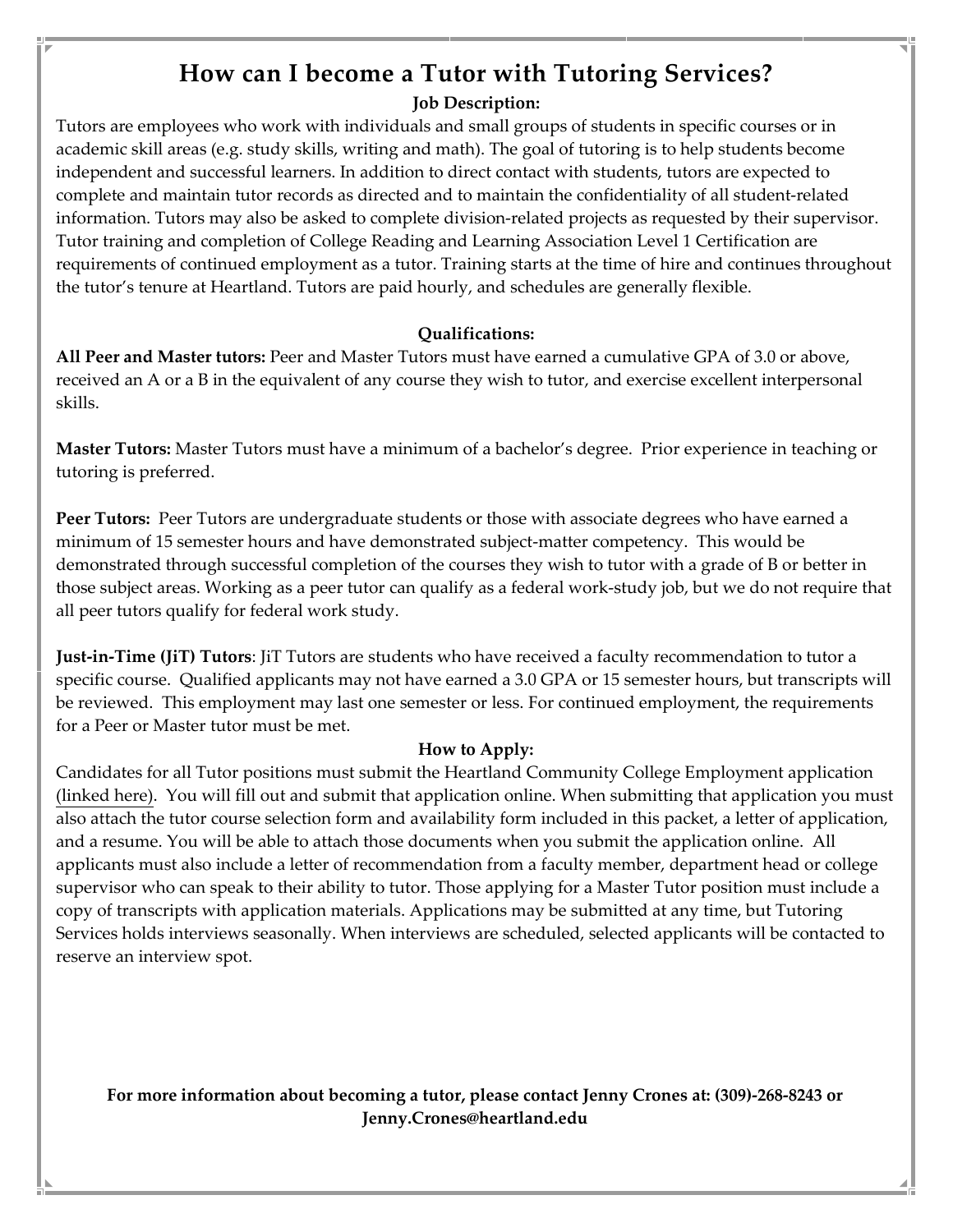## **Tutor Course Selection Complete the table below by following these directions:**

- 1. Go to the following website:<http://www.heartland.edu/schedule/>
- 2. Bring up the list of courses available.
	- a. Select the current semester.

| <b>Select a Semester</b><br>Semester<br><b>Fall 2021</b>                               | X CLEAR<br>$\blacktriangledown$                                                                                                                              |                                         |                                     |                          |              |
|----------------------------------------------------------------------------------------|--------------------------------------------------------------------------------------------------------------------------------------------------------------|-----------------------------------------|-------------------------------------|--------------------------|--------------|
| Search Classes                                                                         | Q Subject                                                                                                                                                    | Course Type<br>$\overline{\phantom{a}}$ | Session<br>$\overline{\phantom{a}}$ | $\overline{\phantom{a}}$ |              |
| <b>Class Full</b>                                                                      | <b>ACCT 200 01 Financial Accounting</b><br>TR 9:00AM - 10:50AM   ICN2103   In-Person Lecture<br>Instructor: Paul Kelson   Credit Hours: 4   Course Code:1003 |                                         |                                     |                          | $\checkmark$ |
| Online Lecture<br>Instructor: Lynn Sands Westhoff   Credit Hours: 4   Course Code:1005 | ACCT 200 62 Financial Accounting                                                                                                                             |                                         |                                     |                          | $\checkmark$ |

- b. Subject: If you are sure about the subjects you would like to tutor, you can filter to only courses in that subject by making a selection under the subject list. For example, if you are only interested in tutoring math, you can scroll down the list to find mathematics.
- c. Do not worry about the "Course Type" and "Session" tabs
- d. Once you have made your selections, hit the submit button and review the list of courses.
- 3. Read through descriptions of courses you think you may be able to tutor.
- 4. If you feel confident in your ability to tutor a particular course or several courses in a particular subject area, list those course(s) in the table below. In the evidence column, provide evidence to support this assertion. We need to know the HCC course acronym and number (for ex: ENGL 101)
- 5. Repeat step 4 for all courses you can tutor.

| <b>Courses I Can Tutor</b>        | Evidence                                            |
|-----------------------------------|-----------------------------------------------------|
| Please list the course prefix and | Worked for 3 years as a CPA<br>$\bullet$            |
| number only.                      | Took class in college and received a B<br>$\bullet$ |
| <b>EXAMPLE: ACCT 210</b>          |                                                     |
|                                   |                                                     |
|                                   |                                                     |
|                                   |                                                     |
|                                   |                                                     |
|                                   |                                                     |
|                                   |                                                     |
|                                   |                                                     |
|                                   |                                                     |
|                                   |                                                     |